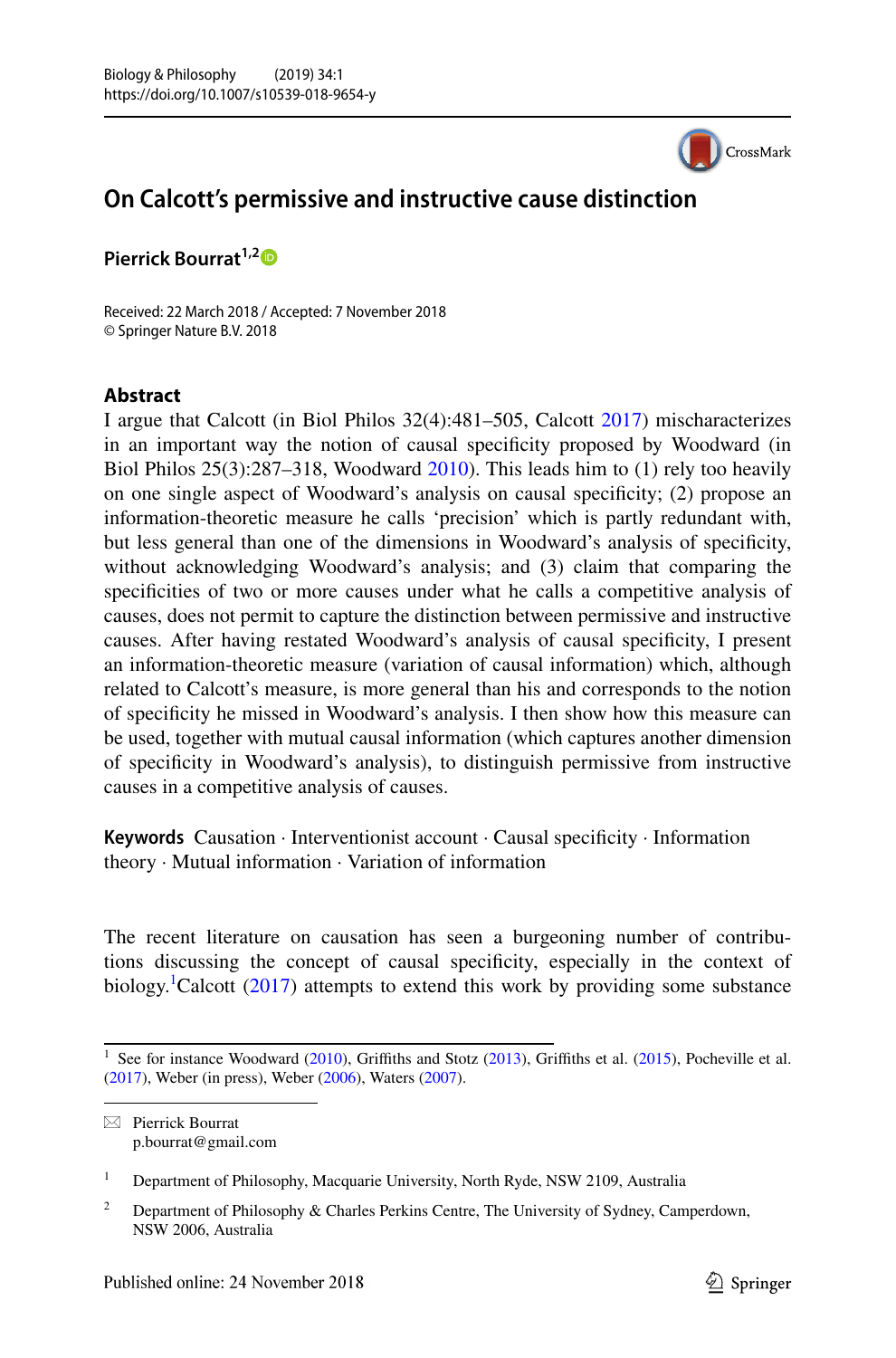| Authors                          | Ouote                                                                                                                                                                                                                                                                                                                                                                                                                                    |
|----------------------------------|------------------------------------------------------------------------------------------------------------------------------------------------------------------------------------------------------------------------------------------------------------------------------------------------------------------------------------------------------------------------------------------------------------------------------------------|
| Holtzer (1968, 152)              | "Embryonic induction is generally described as an instructive event.<br>The problem itself is often posed in terms implying the transmis-<br>sion of informational molecules from one cell to another cell. []<br>I shall suggest that 1) induction cannot be reduced to a didactic<br>inducer molecule transforming naive cells, but more often involves<br>a sequence of permissive events involving covertly differentiated<br>cells" |
| Crair (1999, 88)                 | "What remains uncertain is whether the role of neural activity in<br>development is instructive or permissive. In other words, it is not<br>clear whether the pattern of neural activity molds directly the<br>development of the neural connections or whether it is simply the<br>presence of neural activity that enables other developmental cues,<br>such as molecular factors, to guide appropriate neural connections"            |
| Lemmon et al. (1992, 818)        | "Such findings suggest that some substrate molecules may be permis-<br>sive, inducing neurite elongation, but not instructive, in the sense of<br>directing growth in a particular direction along a pathway or indicat-<br>ing which way to go at an intersection between two pathways"                                                                                                                                                 |
| Hunter and Hatten $(1995, 2061)$ | "Instructive signals would commit a precursor cell to a particular cell"<br>lineage at the expense of production of other classes of cells, while<br>in a permissive system the generation of different classes of cells<br>would follow a stochastic mechanism, with differentiation factors<br>permitting the survival of particular, partially committed progenitor<br>cells"                                                         |

<span id="page-1-0"></span>**Table 1** Quotes from biologists using the permissive/instructive distinction

to the distinction between 'permissive' and 'instructive' causes which Woodward [\(2010](#page-11-1), 317) qualifes as being "elusive." Gilbert ([2010,](#page-11-7) 81–82) attributes the origin of this distinction to Holtzer [\(1968](#page-11-8), see Table 1 for a specifc quote) within the context of induction. Induction is a type of close range interaction by which a tissue or cell (inducer) produces a signal that changes the state of another tissue or cell (responder) during development. For induction to occur, the production of a signal or signals with the ability to change the state of the responder is obviously necessary. Yet, for this to happen there must be a context or environment permitting it. In that sense, the environment has a *permissive* role for induction, while the signal has an *instructive* one. An example of an instructive factor given by Gilbert is the signal sent by an optic vesicle to induce the development of the ectoderm into a lens. When the vesicle is not present, a lens does not develop. Examples of permissive factors in this case are any of the molecules composing the extra cellular matrix that supports cells in tissues. A number of biologists have used the distinction in a similar way (see Table [1](#page-1-0) for quotes).

The permissive/instructive distinction points towards a more abstract distinction in the philosophy of causation between 'background' or 'enabling' conditions, on the one hand, and 'triggering' conditions, on the other hand, with background conditions being classically regarded as less specifc than triggering conditions. Following this analogy, a permissive cause corresponds to a background condition while an instructive cause corresponds to a triggering condition. The lighting of a match for instance involves at least two factors, namely striking the match and the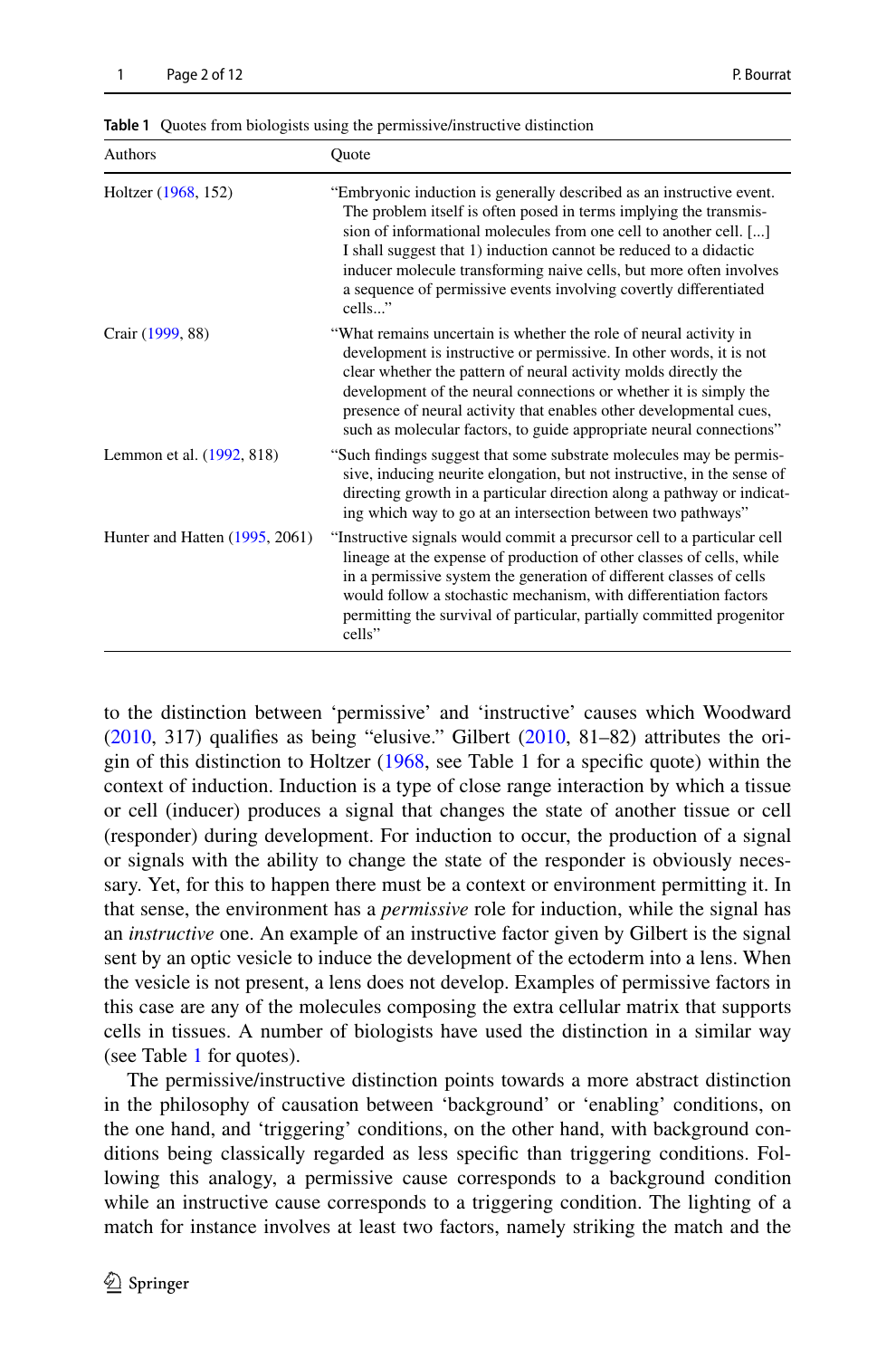presence of oxygen surrounding the match. In practice, however, only the striking of the match is classically considered to be *the* cause or the triggering condition for the match lighting, while the oxygen is regarded as a background condition. One reason to regard it as a background condition might be because it is a less specifc cause. In fact, the presence of oxygen permits many other events besides the lighting of the match, while striking the match seems to be specifc to its lighting. To be sure, Gilbert ([2010,](#page-11-7) 82) draws a similar link between permissive factors and background conditions, on the one hand, and instructive factors and triggering conditions, on the other hand, when he writes: $<sup>2</sup>$ </sup>

It is easy to distinguish permissive and instructive interactions by an analogy with a more familiar situation. This textbook is made possible by both permissive and instructive interactions. The reviewers can convince me to change the material in the chapters. This is an instructive interaction, as the information in the book is changed from what it would have been. However, the information in the book could not be expressed without permissive interactions with the publisher and printer.

The reviewers in the example of the book play a similar role to striking the match in the match example, and the publisher a similar role to the oxygen. That said, one diference between triggering conditions and instructive causes, is that 'instructing' evokes a program or sequence of steps to be followed, while 'triggering' does not. Besides this difference there is a strong overlap between the two notions.<sup>3</sup> Although the distinction between background (permissive) and triggering (instructive) conditions (cause) is intuitive, is there a way to justify the claim that striking the match (reviewers) rather than the presence of oxygen (publisher) is the triggering (instructive) cause of the match lighting (information in the book), or at least a cause that should be regarded as more important? This problem has been called the 'problem of causal selection' which can be traced back at least to Mill (see Franklin-Hall [2015](#page-11-12)).

One classical response to the problem of causal selection is to be a pragmatist and argue that what counts as triggering and background conditions will depend on the context or background in which a question is asked (Schaffer [2016](#page-11-13)). However, assuming a certain setting, there might be a more objective way to rank causes as being more or less important because of some of their properties. Calcott ([2017,](#page-11-0) 488) proposes a dichotomy between what he calls a "competitive" and a "hierarchical" analysis of causes, which map respectively, at least partly, with a pragmatic and an objective approach to the problem of causal selection. In a competitive analysis, the causes are compared with all possible states of each cause considered while in a hierarchical analysis the relationship between one cause and its efect is assessed while the value for other (background) causes producing the efect is held constant. The measure obtained with this latter approach can then be compared with measures

<span id="page-2-0"></span> $2$  The same is true of Woodward ([2010,](#page-11-1) 317).

<span id="page-2-1"></span><sup>&</sup>lt;sup>3</sup> The difference between 'triggering' and 'instructing' might itself breakdown since triggers can lead to a succession of very complex events such as with Rube Goldberg machines.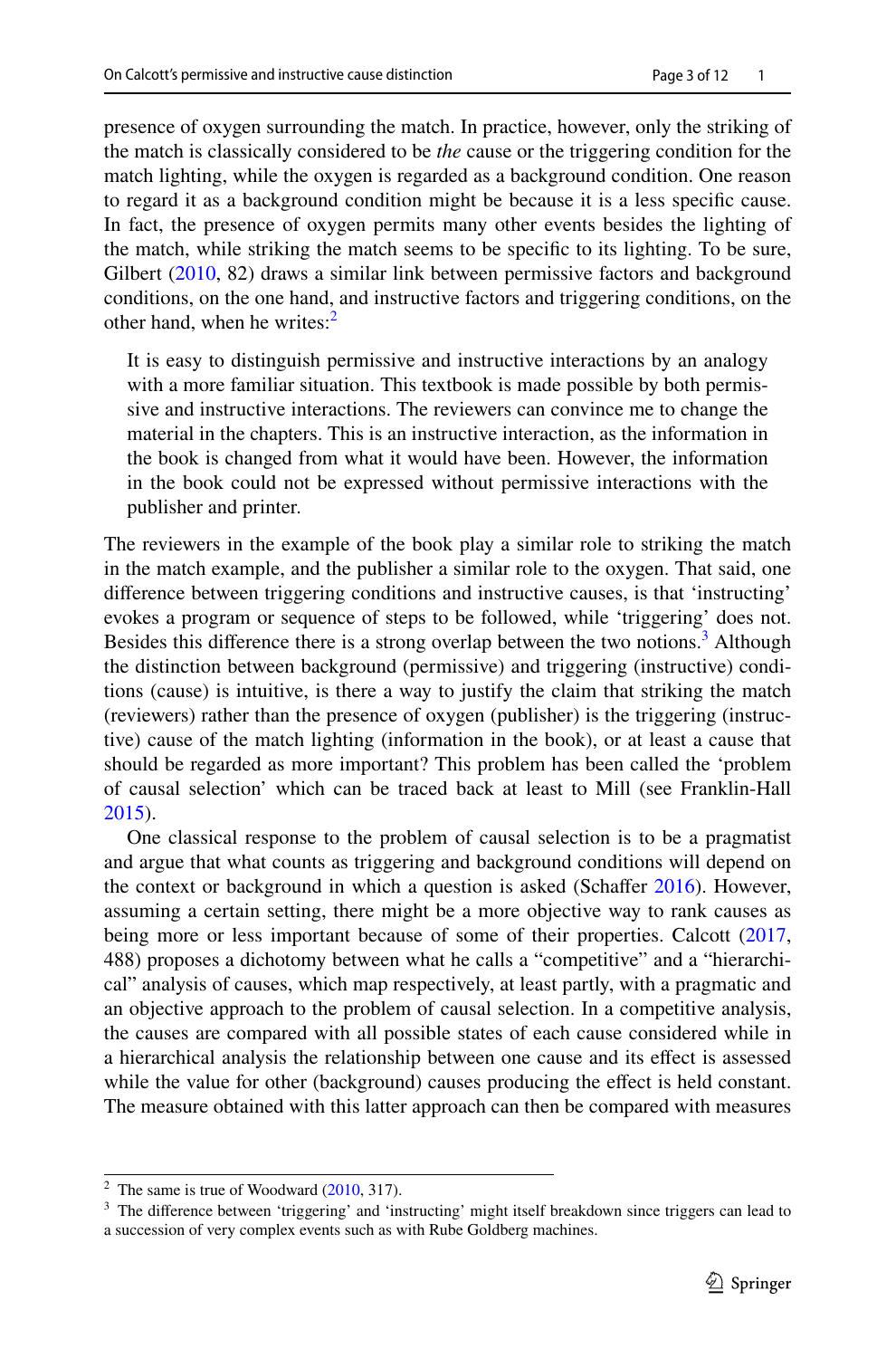of the same relationship when background causes are held constant with diferent values.<sup>[4](#page-3-0)</sup> Of these two approaches, Calcott  $(2017, 483)$  $(2017, 483)$  $(2017, 483)$  argues that it is best to follow the hierarchical approach. He then asserts that the quantitative measure of causal specificity proposed by Griffiths et al. ([2015\)](#page-11-3) can give substance to the distinction between permissive and instructive factors under the hierarchical approach. I have several contentions with Calcott's claims.

First and foremost, he makes some claims about Woodward's analysis on causal specificity which are inaccurate. Second, because of this, the information theoretic measure of causal specifcity he uses does not permit one to fully capture the notion of causal specifcity relevant for distinguishing between triggering/instructive causes, on the one hand, and background/permissive conditions, on the other hand. I will take the opportunity to provide such a measure. Finally, with a correct measure of causal specifcity, a competitive or objective analysis of causes permits, contrary to what Calcott ([2017,](#page-11-0) 481) claims, the separation between permissive and instructive causes.

As was just mentioned, to quantify causal specifcity, Calcott draws from the work of Grifths et al. ([2015\)](#page-11-3) within Woodward's [\(2003](#page-11-14)) interventionist account of causation. Grifths et al. ([2015\)](#page-11-3) intend to provide a measure of causal specifcity which is one of the dimensions of causal relationships Woodward  $(2010)$  $(2010)$  argues is important in biology. Woodward ([2010\)](#page-11-1) proposes two notions of causal specifcity. One he calls "INF" for infuence, the origin of which he credits to Lewis ([2000\)](#page-11-15). This is the notion of specificity which is the target of Griffiths et al. [\(2015](#page-11-3)) who argue that INF is captured by the amount of mutual information transferred from a causal variable to an efect variable (hereafter 'mutual causal information'). This measure is obtained by calculating the mutual information between two variables, to one of which, the causal variable, is applied Pearl's ([2009\)](#page-11-16) do(.) operator, which represents intervening on the variable.<sup>5</sup>

The other notion of causal specifcity proposed by Woodward ([2010,](#page-11-1) 310) is what he calls "one cause-one efect" specifcity (hereafter 'one-to-one specifcity'), which corresponds to the specifcity of a kind of cause for a given efect. Woodward takes the example of asbestos and smoking as causes of lung cancer. When considering the efect 'lung cancer', the specifcity of causes is low, as this efect has many different causes. When considering the cause 'smoking', the specifcity is also low, as smoking has many diferent efects. Although Woodward makes the case for this second sense of specifcity in contexts in which the terms *causes* and *efects* refer to variables, he clearly entertains the possibility that they could refer to states of variables. To be sure, this is quite explicit when he claims: "[t]hus, one may think of each state of the cause-variable as causing one and only one state of the efectvariable, so that (in this sense) the one–one requirement is satisfed with respect to

<span id="page-3-0"></span><sup>4</sup> Calcott's hierarchical approach is actually more subtle than a pure pragmatic approach, but this does not matter for my purpose here.

<span id="page-3-1"></span><sup>&</sup>lt;sup>5</sup> Intervening on a variable can be defined as setting the state of that variable independently of the states of other variables that would otherwise infuence its state. For details see Grifths et al. ([2015,](#page-11-3) Appendix B).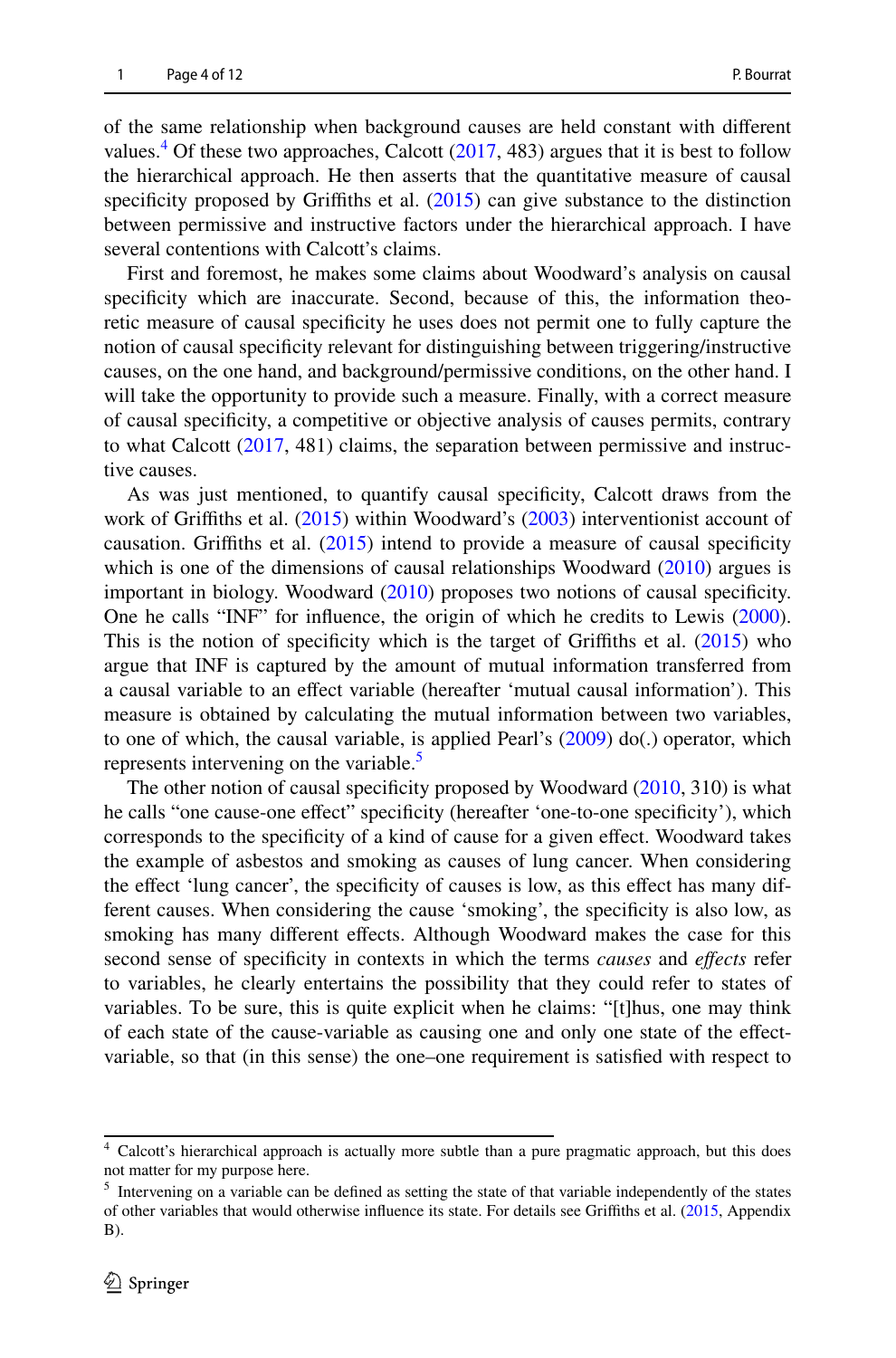states" (313). This move is further justifed from the fact that, in many situations, multiple variables can be aggregated into a single new variable, resulting in what were considered distinct variables becoming states or values of the aggregated variable. In the remainder, by 'one-to-one specifcity', I will refer to specifcity of the states rather than the variables.<sup>[6](#page-4-0)</sup>

In spite of Woodward being clear that there are two diferent notions of causal specifcity, throughout his article, Calcott develops his argument as if causal specificity had only been characterized by Woodward as INF. Thus, his claim that "[t]he notion of a cause precisely determining its efects is not captured by any of Woodward's three properties, specificity, proportionality, or stability, though it is clearly an important characteristic of a causal relationship" $(2017, 495)$  $(2017, 495)$  $(2017, 495)$  is incorrect.<sup>7</sup> 'Precision' is Calcott's proposed notion to account for what he claims is missing in Woodward's analysis. Yet, a cause precisely determining its efect, that is when every state of the causal variable determines a single state of the efect variable, is one of two conditions for a relationship to be maximally one-to-one specifc, following Woodward's analysis. The other condition is that every state of the efect variable is determined by a single state of the causal variable. When the two conditions are satisfed, the mapping is bijective, that is maximally one-to-one specifc. The notion of precision proposed by Calcott, because it only deals with the frst of the two conditions, is thus less general than Woodward's notion of one-to-one specifcity. In a biological context, it might be interesting to know to what extent multiple causes can lead to the same outcome (e.g., multiple chemicals lead to the same developmental outcome), but equally interesting to know to what extent the same cause can lead to diferent outcomes (e.g., the same chemical can lead to multiple developmental outcomes), something Calcott's measure does not account for. To be fair, Calcott recognizes in the last section of his paper that the term 'specifc', which he claims is not captured by Woodward's dimensions of causation, "can also mean "precise"" (2017, 501). However, he never links his notion of precision with the measure he provides to Woodward's notion of one-to-one specifcity.

Having drawn the distinction between the range of causal infuence and the oneto-one notions of causal specifcity, what does this mean for the permissive/instructive cause distinction? My contention is that a formal measure of one-to-one specificity, coupled with the INF and Woodward's notion of specificity, as formalized by Grifths et al. ([2015\)](#page-11-3), can perfectly account for the notions of permissive and instructive cause within an objective or competitive analysis of causes. In a competitive analysis of causes, following Calcott's terminology, causes are compared on some dimension(s) while taking all the possible values of the other causes into consideration. In a hierarchical analysis, the values of causal dimension(s) for a cause are assessed while conditioning on some value for other causes (Calcott [2017,](#page-11-0) 488, 497). To provide a competitive approach we will frst require a formal measure that maps with one-to-one specifcity. To do so, assuming a particular grain

<span id="page-4-0"></span> $6$  Woodward [\(2010](#page-11-1), 312) talks about "splitting" and "lumping" variables.

<span id="page-4-1"></span> $<sup>7</sup>$  Note also that proportionality is not a characteristic of causal relationships, as claimed by Calcott, but a</sup> feature of the description we give of them.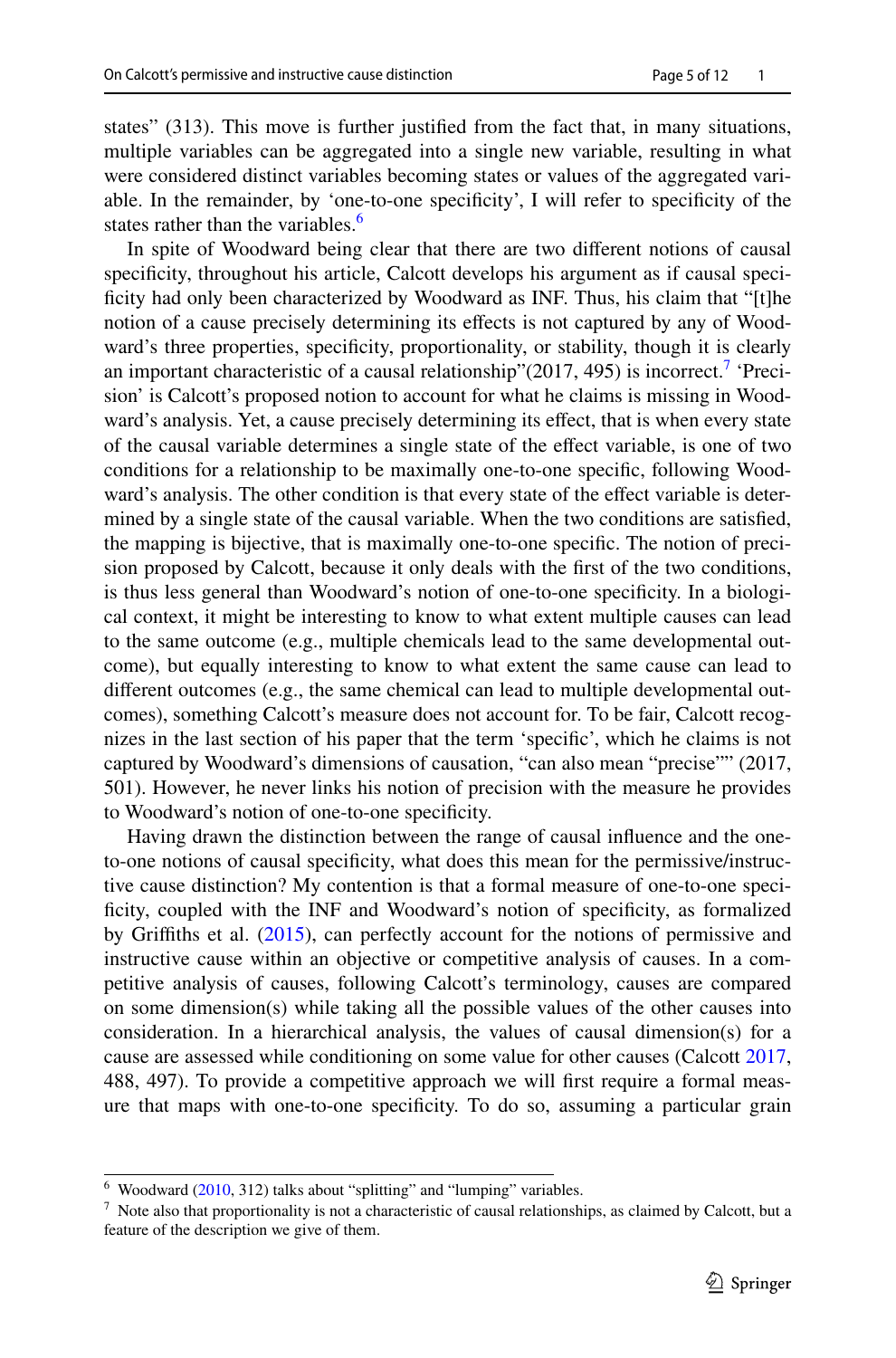of description,<sup>[8](#page-5-0)</sup> one can exploit the notion of variation of information, a measure related to mutual information.<sup>[9](#page-5-1)</sup>

The variation of information between two variables *C* and  $E$  ( $VI(E; C)$ ) is defined as

$$
VI(E;C) = H(E,C) - I(E;C)
$$
  
= H(E) + H(C) - 2I(E;C)  
= H(E|C) + H(C|E) (1)

where  $H(E)$  and  $H(C)$  are the Shannon entropies (see Shannon [1948\)](#page-11-17) of *E* and *C* respectively,  $H(E, C)$  is the joint entropy of *E* and *C*,  $I(E, C)$  is the mutual information between  $E$  and  $C$ , and  $H(E|C)$  and  $H(C|E)$  are the conditional entropies of  $E$ knowing *C* and of *C* knowing *E* respectively.<sup>10</sup> Using the do(.) operator, represented with the symbol  $\hat{\ }$  applied to the variable on which an intervention is made, as done by Grifths et al. [\(2015](#page-11-3)) and Calcott ([2017\)](#page-11-0), one can defne a causal version of variation of information (thereafter 'variation of causal information') as

<span id="page-5-3"></span>
$$
VI(E; \hat{C}) = H(E, \hat{C}) - I(E; \hat{C})
$$
  
= 
$$
H(E) + H(\hat{C}) - 2I(E; \hat{C})
$$
  
= 
$$
H(E|\hat{C}) + H(\hat{C}|E)
$$
 (2)

We can see from Eq. [\(2](#page-5-3)) that when the variation of causal information from *Ĉ* to *<sup>E</sup>* is zero, not only does this imply that all the entropy present in  $C$  is transferred to *E*, but also that it does so without any loss of information. In other words, it tells us that the mapping between *C* and *E* is bijective, which means that to one value of *C* corresponds exactly one value of *E*. When the variation of causal information is non-zero, this implies either that part of the entropy of *C* is not transferred to *E*, which means that some values of *E* are multiply realized (which maps with Calcott's measure of precision), and/or that the entropy of *E* is higher than the entropy of *C* in which case the relationship  $C \rightarrow E$  is to some extent indeterministic. Stated more formally, Calcott's requirement for maximum precision is that  $H(E) = I(E, \hat{C})$ , while the requirement for one-to-one specificity  $(VI(E; \mathcal{C}))$  to be maximal is that  $H(E) = H(\hat{C}) = I(E, \hat{C})$ . In other words Calcott's measure cannot account for cases where  $H(E) > I(E; \hat{C})$ , while mine can. The measure proposed in Eq. [\(2\)](#page-5-3) represents thus a general measure of causal one-to-one (un)specifcity between *C* and *E*. A longer version of the argument for the appropriateness of variation of causal information as mapping with one-to-one specifcity, as well as some exploration of the relation between the one-to-one and the INF notions of specifcity are proposed in Bourrat ([2019\)](#page-11-18). Griffiths et al. ([2015,](#page-11-3) 538), although they do not clearly make the

<span id="page-5-0"></span><sup>8</sup> For a method to choose the appropriate grain of description see Pocheville et al. [\(2017](#page-11-4)) and Bourrat ([2019\)](#page-11-18).

<span id="page-5-1"></span> $9\text{ }$  For more on this measure see Meilă [\(2003](#page-11-19)).

<span id="page-5-2"></span> $10$  For more on these notions see Griffiths et al. [\(2015](#page-11-3)).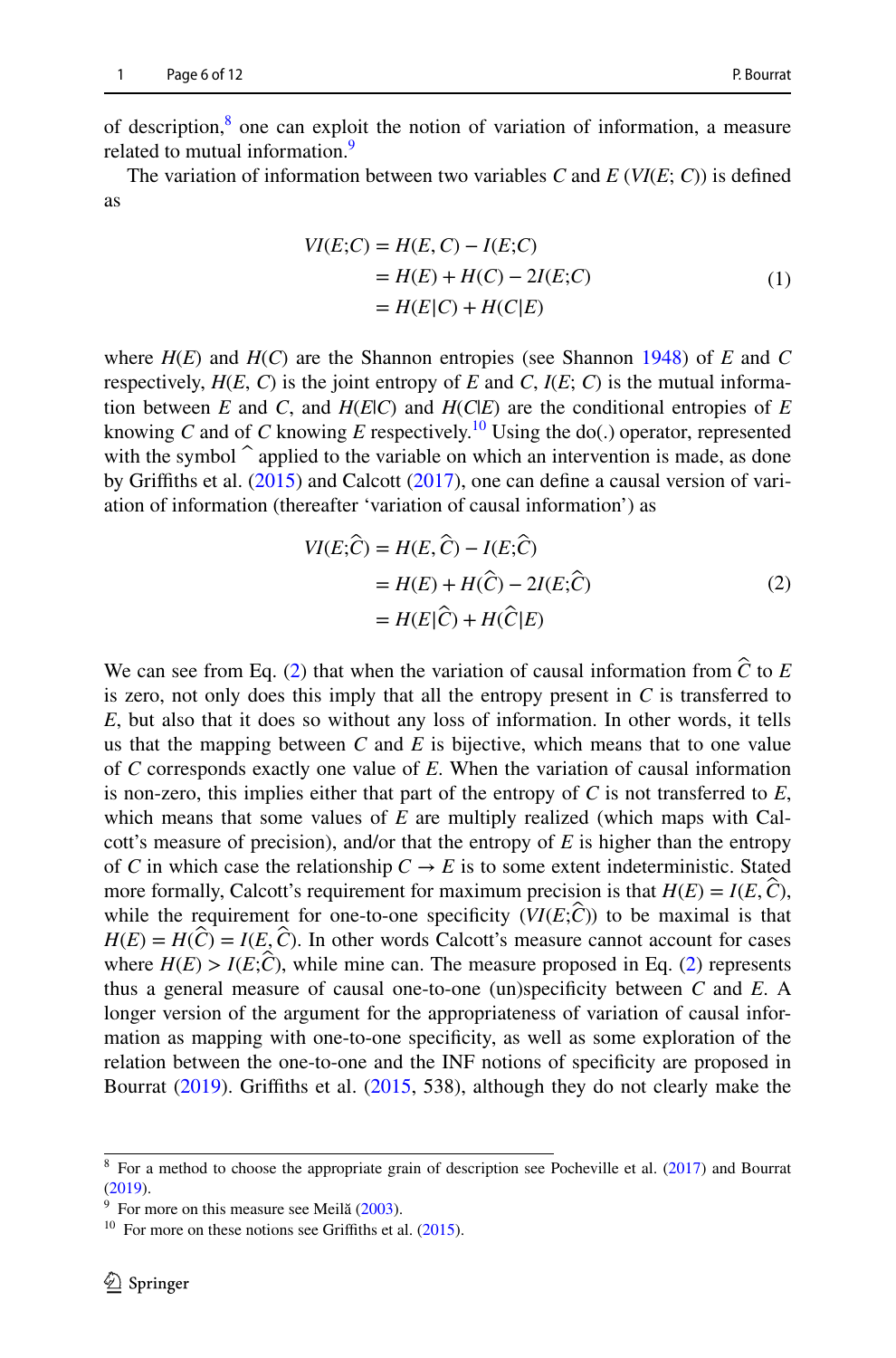distinction between range of infuence and one-to-one specifcity, are careful in their claim about specifcity when they write:

**[B]oth the conditional entropy**  $H(E|\hat{C})$  **and the mutual information**  $I(E;\hat{C})$ capture aspects of the intuition that causes difer in 'specifcity'. Because the prior uncertainty  $H(E, \hat{C})$  is not constant—it depends in particular on the size of the repertoire of effects—both measures are needed. The mutual information  $I(E; \hat{C})$  measures how much a cause specifies an effect. The conditional entropy  $H(E|\hat{C})$  measures how much an effect is determined when knowing the value set for the cause.

Recall that  $H(E|\hat{C})$  is one term of the two terms of  $VI(E;\hat{C})$  (see Eq. [2](#page-5-3)). It corresponds effectively to Calcott's precision since when  $H(E|\hat{C}) = 0$  we have  $H(E) = I(E, \hat{C})$ . In light of this, it is even more surprising for Calcott to claim that none of Woodward's properties can account for the precision of a variable in determining its efect.

With a measure of one-to-one specifcity as variation of causal information in hand, we can now propose a competitive analysis of causes that captures the distinction between permissive and instructive causes. To do so, I will use a version of the toy example proposed by Calcott, namely what he calls 'Woodward's radio' so that my account can be compared to his. Calcott uses a second example that he calls the 'Waddington box' which, one might argue, is more biologically realistic. In fact, it allows 1) an efect to be indeterministic while in Woodward's radio only a single state of the efect variable is obtained in a given background, and 2) it permits to change the mapping that links states of a cause to the states of its effect. Although interesting, presenting this example would detract us from the main points made in this manuscript.<sup>11</sup> Note however that Woodward's radio is formally equivalent to the bimolecular example of transcription presented in Griffiths et al. ([2015\)](#page-11-3). As such, Woodward's radio also has some biological relevance. In Woodward's radio example, the dial of a radio (*D*) is contrasted with its power switch (*S*) which has two states  $\{s_{\text{OFF}}, s_{\text{ON}}\}$ . Assuming the dial permits to select one of eight possible positions  $\{d_1, d_2, \ldots, d_8\}$ , one can hear nine different sounds (*A* for 'audio')  $\{a_1, a_2, \ldots, a_9\}$  if each channel selects for a different station and that 'no sound', for  $s_{\text{OFF}}$ , is one state of *A*. In such a setting, represented in Fig. [1](#page-7-0), both *D* and *S* are causes for *A*. Yet, how can we capture the extent to which a single state of the variables *D* and *S* leads to a single state of *A*? In other words, how can one measure the extent to which *S* and *D*

<span id="page-6-0"></span><sup>&</sup>lt;sup>11</sup> For the interested reader, note that Woodward's radio can easily be tweaked to give the same sort of phenomena as a Waddington box. Since there are only two diferences between a Waddington box and Woodward's radio, namely the possibility of indeterministic outcomes and the ability to change the mapping between a cause and its efect in the Waddington box, Woodward's radio could be modifed to be equivalent to a Waddington box by (1) allowing the dial to have an indeterministic efect on what we hear (sometimes one station, other times another or even nothing), which is something Calcott ([2017,](#page-11-0) p. 495) himself alludes to, to make a point more intuitive; (2) adding a second dial that would change the mapping of the frst dial with what we hear. *Mutatis mutandis* with these two modifcations we would efectively have Woodward's radio behaving like a Waddington box.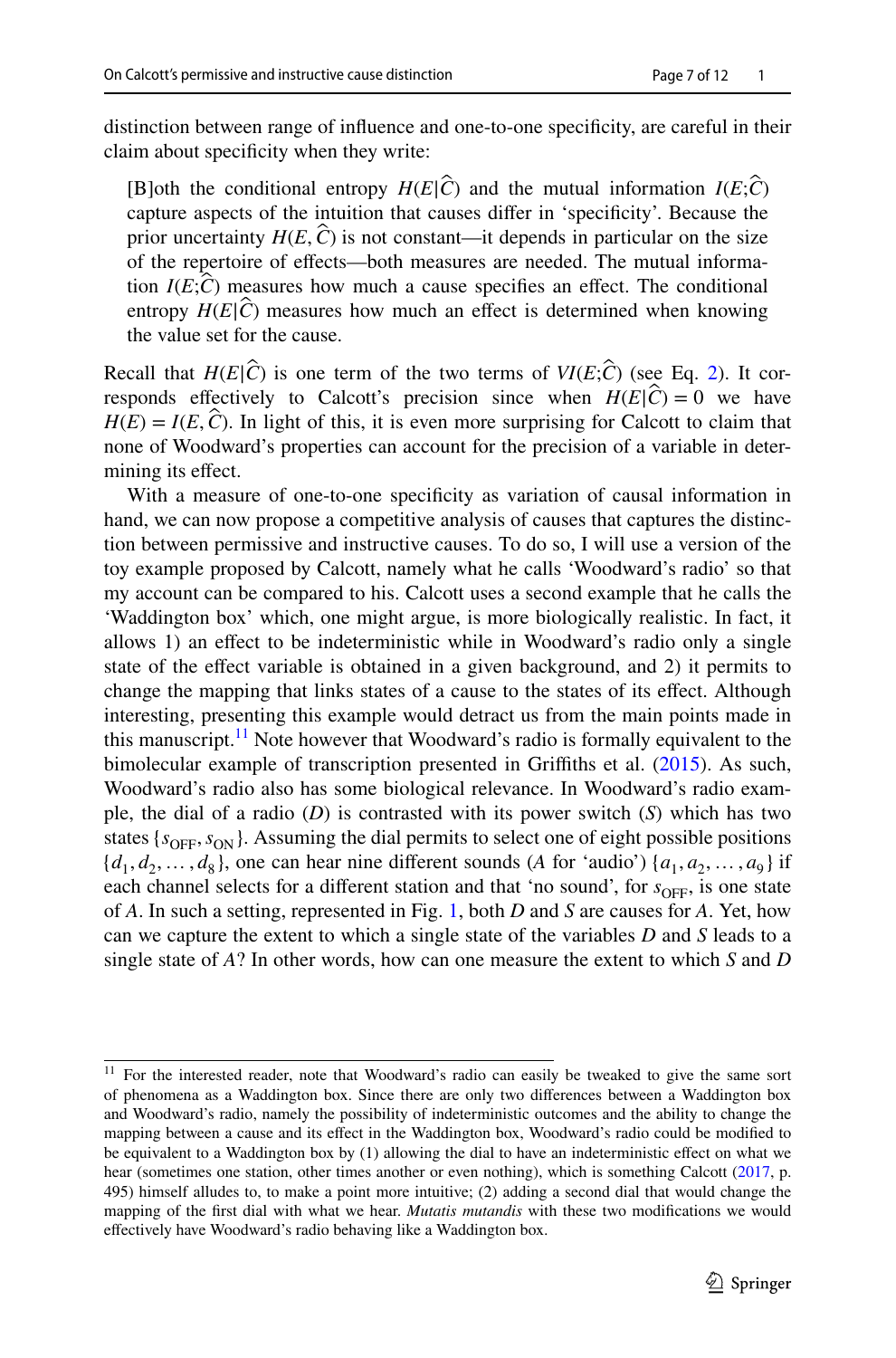

<span id="page-7-0"></span>**Fig. 1** Causal diagrams of Woodward's radio. **a** Causal diagram representing the causal relationship between *D* and *A*, assuming *S* is in the background and each of its eight possible states is equiprobable. **b** Causal diagram representing the causal relationship between *S* and *A*, assuming *D* is in the background and each of its two possible states is equiprobable



<span id="page-7-1"></span>**Fig. 2** Mutual causal information from *D* to *A* and *S* to *A* for Woodward's radio when the number of equiprobable states for *D* varies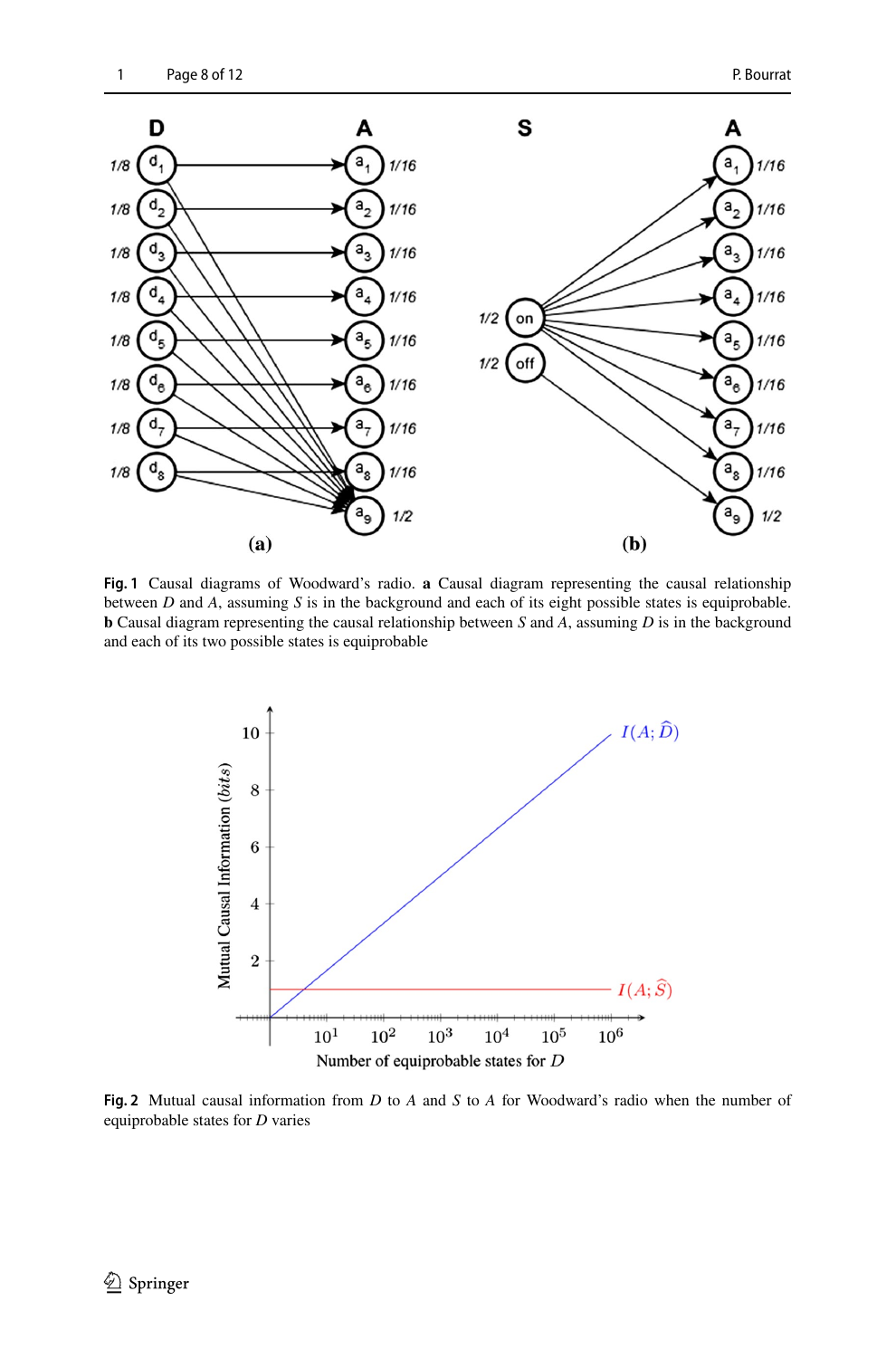

<span id="page-8-0"></span>**Fig. 3** Normalized variation of causal information from *D* to *A* and *S* to *A* for Woodward's radio when the number of equiprobable *D* states varies

are one-to-one specifc causes of *A*. As argued above, variation of causal information permits this.

Assuming, as Calcott does, equiprobability of states for the variable *D* and *S*, as well as an equiprobable distribution for each state of *D* and of *S* mapping to the states of *A* when more than one state of *A* is caused by one state of *D* or *S*, we can calculate the range of causal infuence and one-to-one causal specifcity for the pair of causal relationships  $D \to A$  (Fig. [1](#page-7-0)a) and  $S \to A$  (Fig. [1b](#page-7-0)). Starting with range of causal influence, we obtain  $MI(A;\hat{S}) = 1$  bit and  $MI(A;\hat{D}) = 1.5$  bits. As claimed by Calcott  $(2017, 487)$  $(2017, 487)$  $(2017, 487)$ , the difference between the two results is modest. Decreasing the number of states of the dial to four gets the result  $MI(A;\hat{D}) = 1$  bit, while multiplying by two gets  $MI(A; \hat{D} = 2$  bits), multiplying by four gets  $MI(A; \hat{D}) = 2.5$  bits, and so forth (see Fig. [2](#page-7-1)).  $MI(A;\hat{S})$  is always 1 bit in these cases, as shown in Fig. [2,](#page-7-1) because the maximum mutual information between two variables cannot be higher than the maximum entropy of the variable with the lowest entropy, which is 1 bit in the case of *S*. This result is not particularly surprising. It simply indicates that the range of causal infuence of a variable with a higher number of equiprobable states than that of a switch (two states) will typically (but not necessarily) be higher than that of the switch. More importantly, from this result alone, that is without knowing how many possible states for the causal and efect variable there are, it cannot be deduced how far from bijective the mapping is. In fact, although a bijective mapping with a mutual causal information of 1 bit necessarily implies that the causal variable has two states, a non bijective mapping between a cause and an efect can also have a mutual causal information of 1 bit.

If we now calculate the variation of causal information of these relationships, we obtain  $VI(A;S) = 1.5$  bits and  $VI(A;D) = 2.5$  bits. Although this seems to indicate that  $\hat{S}$  is more one-to-one specific than  $\hat{D}$ , this conclusion cannot be reached until each value is normalized over the respective joint entropy of the pair of variables. This is necessary because variation of information is an *absolute* measure which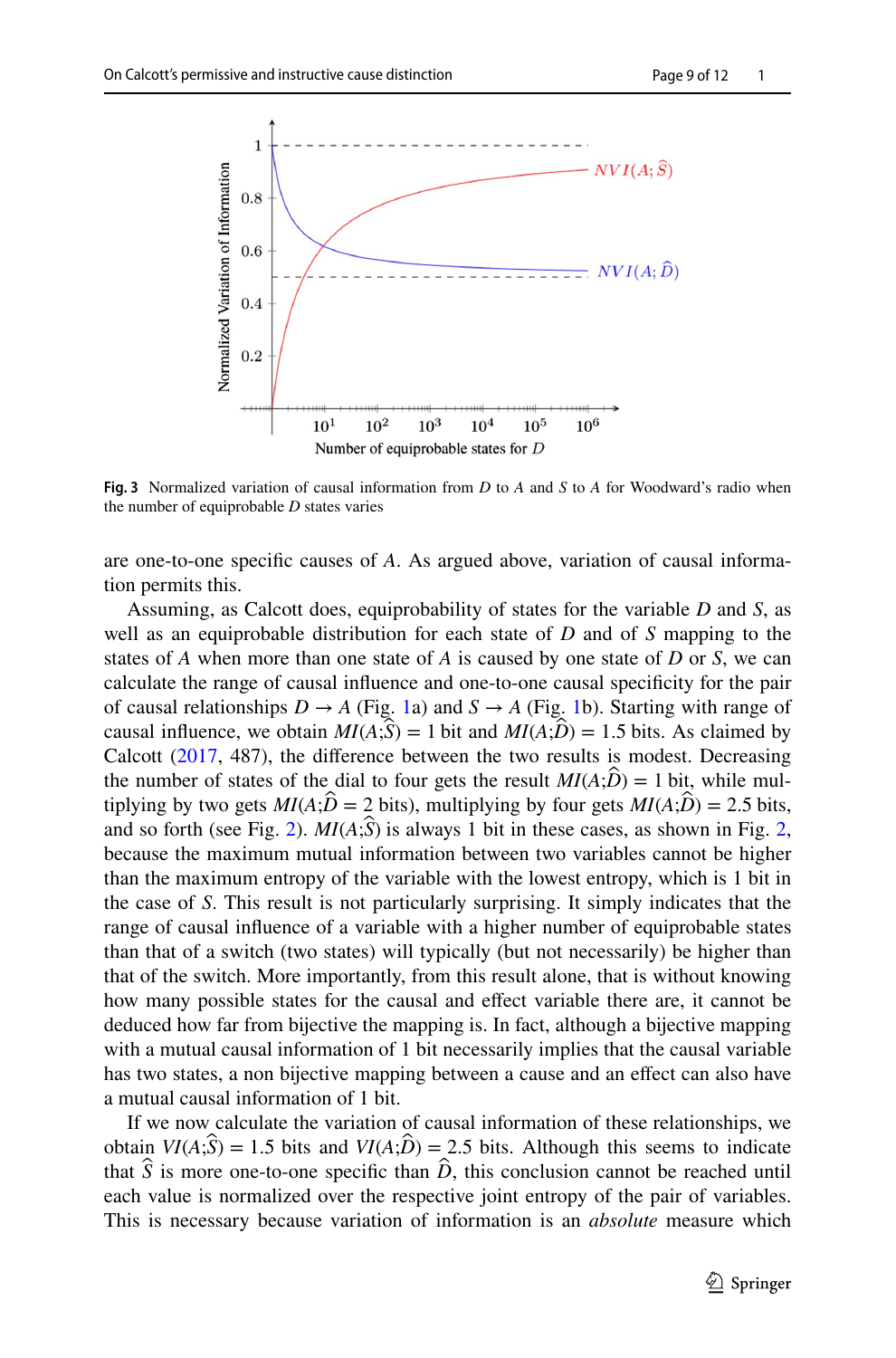

<span id="page-9-1"></span>**Fig. 4** Relationship in a relative state space between permissive and instructive causes in terms of mutual causal information and normalized variation of causal information

does not take into account possible diferences in entropies and range of causal infuences of the diferent causes. Normalizing over the joint entropy permits us to overcome this problem. The range of values for the normalized version of variation of information (*NVI*) is between 0 and 1. Once applied, we get  $NVI(A;S) = 0.6$  and  $NVI(A;\hat{D}) = 0.625$ . This indicates that in the Woodward's radio setting proposed by Calcott, *D* is less one-to-one specific than *S*. In other words, the relationship  $S \rightarrow A$ is more bijective than  $D \to A$ . This is even more the case when the number of states for *D* is decreased to four and two states as shown in Fig. [3](#page-8-0). For four states we get  $NVI(A; \hat{S}) = 0.5$  and  $NVI(A; \hat{D}) = \frac{2}{3}$ , while for two  $NVI(A; \hat{S}) = \frac{1}{3}$  and  $VNI(A; \hat{D}) = 0.75$ . Considering cases in which the number of states of *D* increases to 16 equiprobable states we have  $NVI(A; \hat{S}) = \frac{2}{3}$  and  $VI(A; \hat{D}) = 0.6$ , indicating that *D* becomes more one-to-one specifc than *S* when there are between eight and 16 states for *D*. When there are 32 states  $NVI(A;\hat{S}) \approx 0.71$  and  $NVI(A;\hat{D}) \approx 0.58$ , and so forth (see Fig. [3](#page-8-0)).<sup>12</sup> This indicates that the larger the number of possible states for *D* the more the relationship  $D \rightarrow A$  is one-to-one specific. As can been seen in Fig. [3](#page-8-0), as the number of states of *D* increases, the value of normalized variation of causal information from  $\ddot{D}$  to A tends toward 0.5, which is its lower limit under the assumption of equiprobability. This is because even if the mapping between  $\hat{D}$  and A is bijective when  $\hat{S} = s_{ON}$ , it is considered that  $\hat{S} = s_{OFF}$  half of the time  $(P(\hat{S} = s_{\text{OFF}}) = 0.5)$ . It can be shown that by changing the probability distribution of  $\hat{S}$  and making  $P(\hat{S} = s_{\text{OFF}})$  a much rarer event, the lower limit of  $NVI(A;\hat{D})$  is decreased so that  $\lim_{P(\hat{S}=S_{\text{over}})\to 0} NVI(A;\hat{D}) = 0$ . Similarly, as  $NVI(A;\hat{D})$  decreases,

<span id="page-9-0"></span><sup>&</sup>lt;sup>12</sup> *NVI*( $A$ ; $\hat{S}$ ) would be equal to *NVI*( $A$ ; $\hat{D}$ ) in a setting with *D* having around 9.4 states.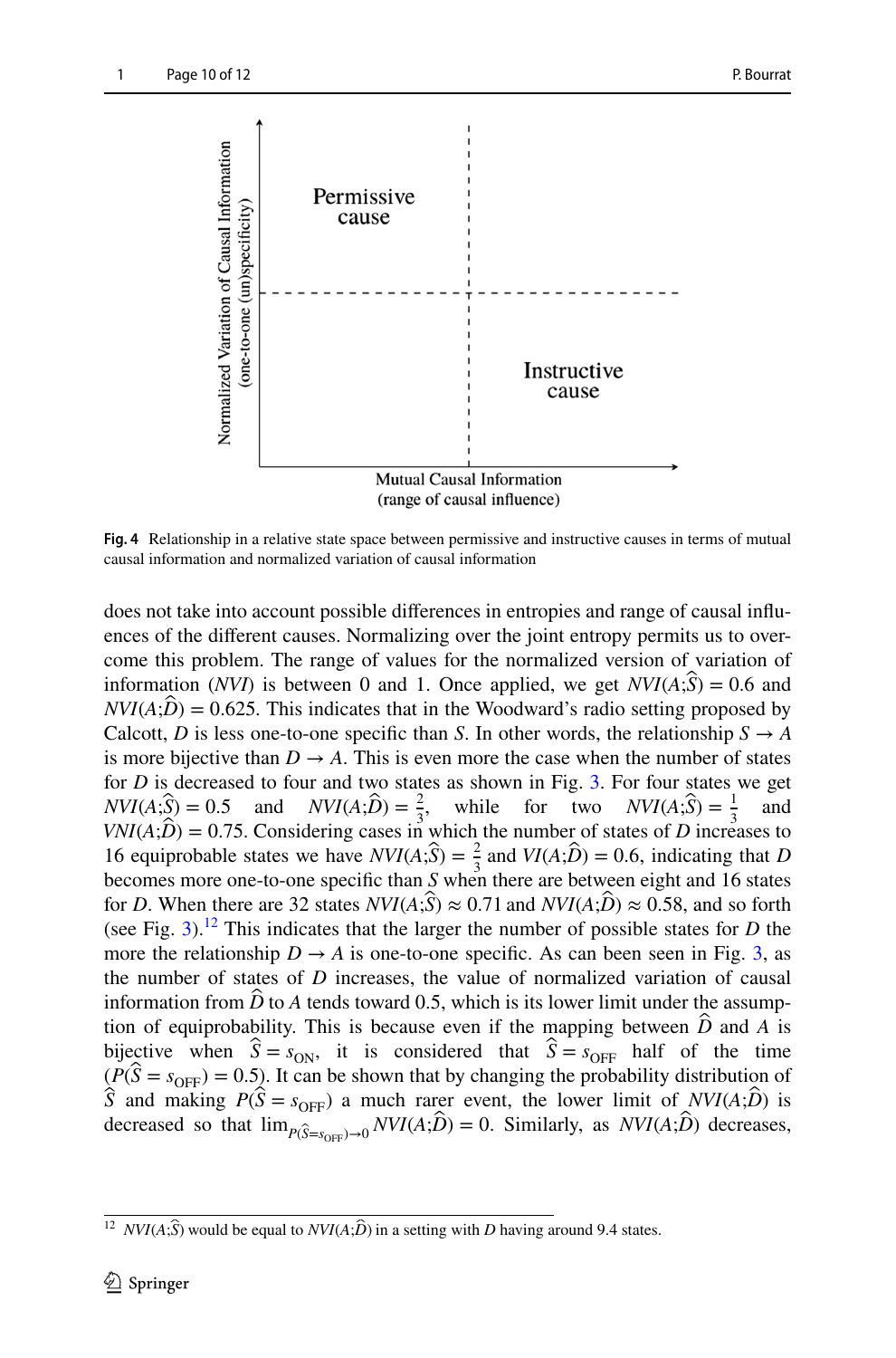$NVI(A;\hat{S})$  increases toward the maximum value, namely 1 so that  $\lim_{P(S=s_{\text{over}}) \to 0} NVI(A; \hat{S}) = 1$ , indicating that  $\hat{S}$  becomes less one-to-one specific (maximally so in the limit).

With this example in mind, the permissive/instructive distinction can be drawn as follows. A permissive cause has both a lower causal range of infuence (ideally two possible states, to act as a switch) and a lower one-to-one specifcity (higher normalized variation of causal information) than the other causal variables producing the same efect. These other causal variables are instructive relatively to the first cause for they have a high(er) mutual causal information which indicates they are not a switch and a high(er) one-to-one specifcity, which in itself indicates that they direct a particular outcome. These properties match the defnitions of permissive and instructive cause used by biologists (see Gilbert's quote above and those of Table [1](#page-1-0)). Thus, in a relative state-space with the two dimensions of causal specifcity, the permissive and instructive causes corresponds to a situation in which the two causes have scores on the two dimensions matching those depicted in Fig. [4](#page-9-1) (the higher left and the lower right corners of the relative space respectively). When the two causes cannot be separated as such in the relative state space presented in Fig. [4,](#page-9-1) the distinction between permissive and instructive causes loses its appeal, as is the case, for instance, when the number of positions for the dial is lower than 10 in Woodward's radio. A situation in which a causal relationship scores both lower for normalized variation of causal information and for mutual causal variation of information relative to other relationships, would necessarily imply that this cause, in spite of being more of a switch than other causes, sends on average more 'instructions' to the efect variable than other causes do. In fact, in virtue of a low normalized variation of causal information, the mapping between this cause and the efect would be more bijective relative to other relationships. Second, a situation in which a causal relationship scores both higher for normalized variation of causal information and mutual causal information relative to other relationships, would necessarily imply that the cause, in spite of being less of a switch than other variables, sends nevertheless less instructions to the effect variable (the mapping is less bijective).

To sum up, a large part of Calcott's claims about causal specifcity seems to have come from an incomplete reading of Woodward's analysis on causal specifcity. Once one-to-one specifcity is taken into consideration and measured by variation of causal information, pace Calcott  $(2017, 481)$  $(2017, 481)$  $(2017, 481)$  who claims that "the permissive–instructive distinction cannot be captured by simply contrasting the specifcity of two causes as Woodward proposes", a competitive analysis of causes with the two dimensions of causal specifcity, that is one precisely contrasting the specificity of two or more causes based on Woodward's analysis and over all possible states for the causal variables, as I showed, can be given straightforwardly. The less a cause is one-to-one specifc and the lower its range of infuence, when compared to other causes, the more it is permissive. The more a cause is one-to-one specifc and the higher its range of infuence, when compared to other causes, the more it is instructive.